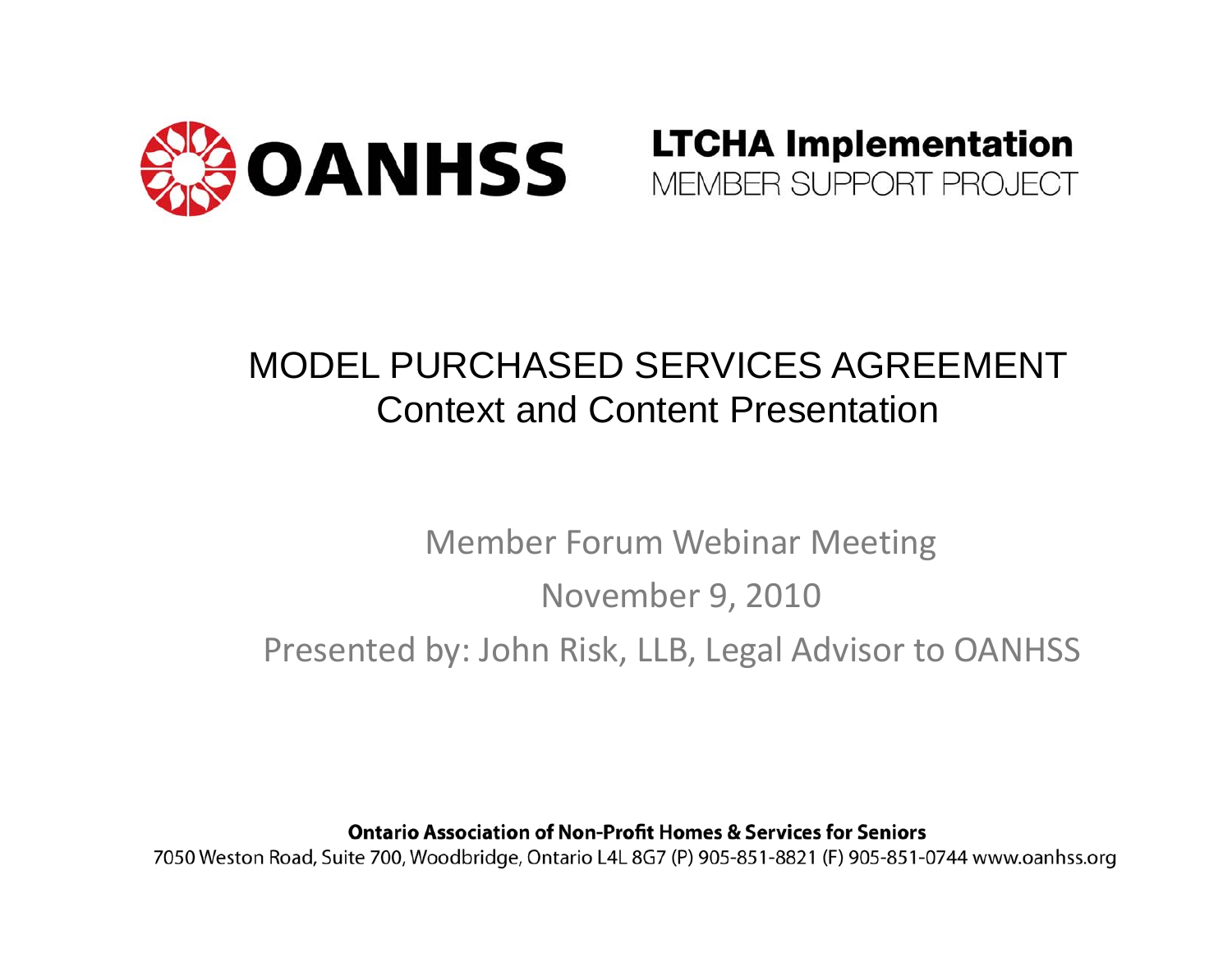### **Outline**

- Requirements in the LTCHA relating to resident charge agreements
- Requirements for the purchase agreement as a regulated document under the LTCHA regulation
- Approach to model agreement
- Walk through model agreement

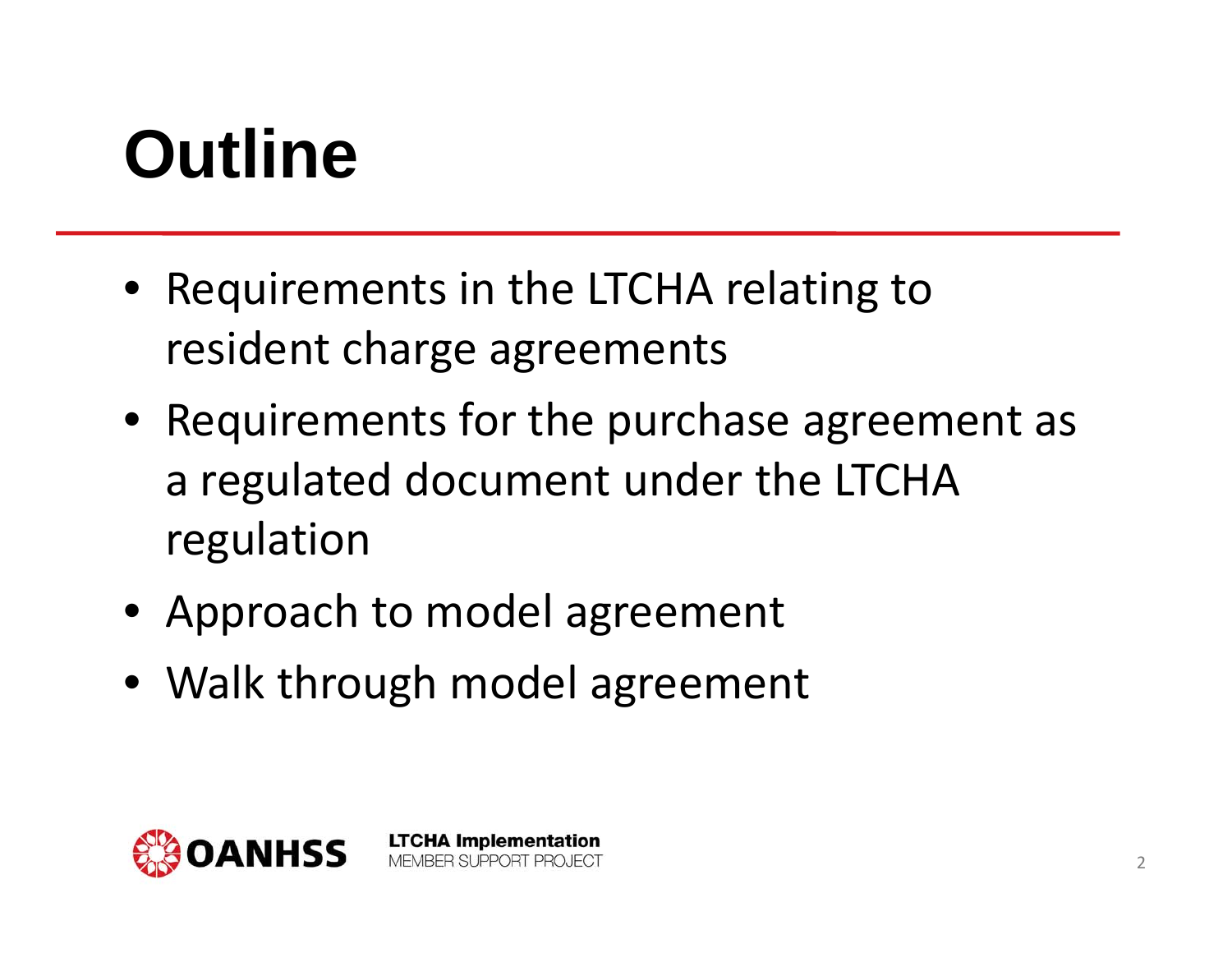### **LTCHA , Section 91 (Resident charges)**

- To charge resident, homes must provide goods and services under an agreement
- Homes must not charge more than the amount set out in the regulation, if any
- Homes cannot charge for anything the regulations provide cannot be charged for

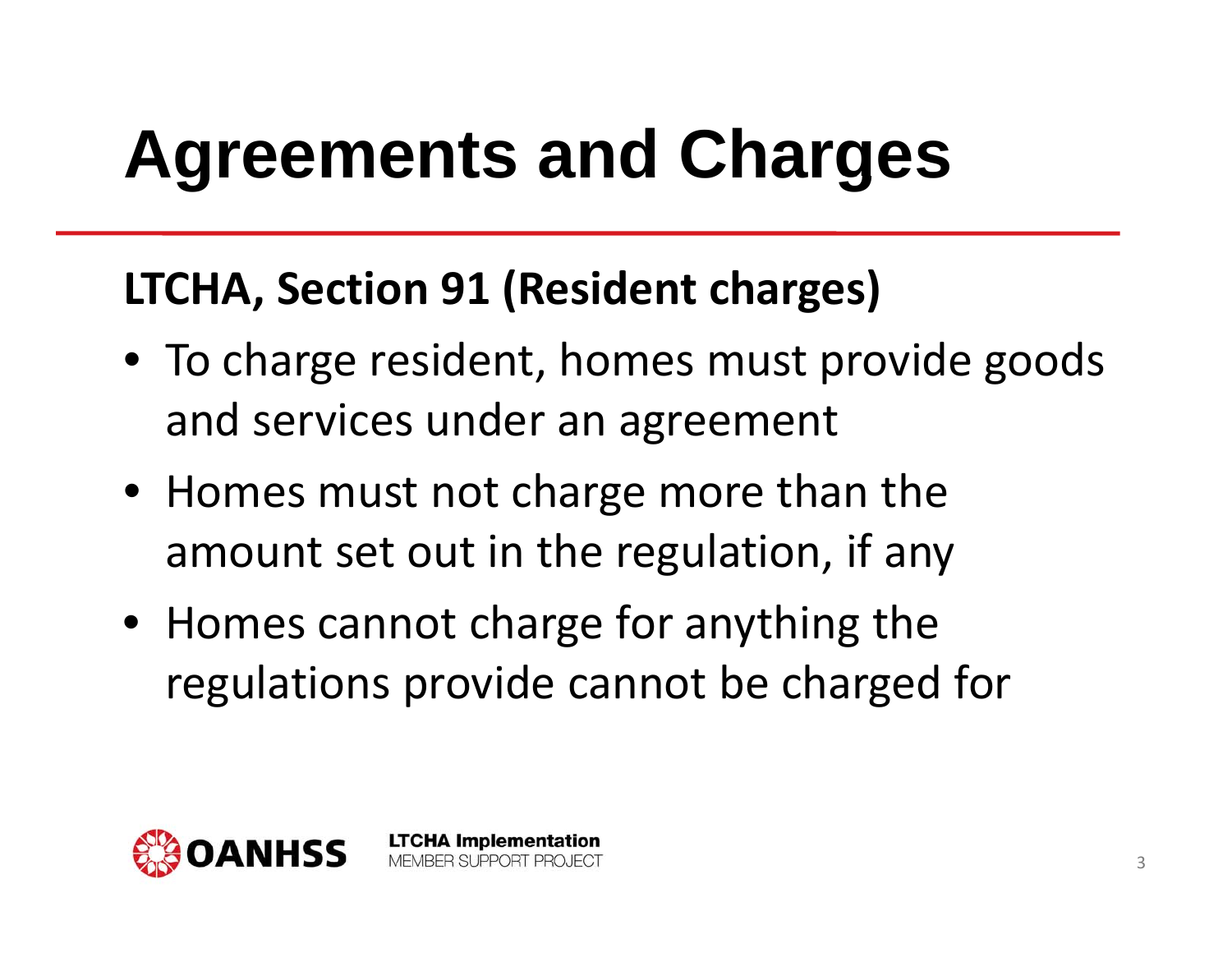### **LTCHA, Section 91 (Resident charges)**

- Agreements must be in writing
- • Agreements must be with resident or authorized representative of resident (most likely continuing power of attorney for property, although could be general power of attorney or guardian or trustee for property)
- Homes must provide statements regarding charges and money held on behalf of resident

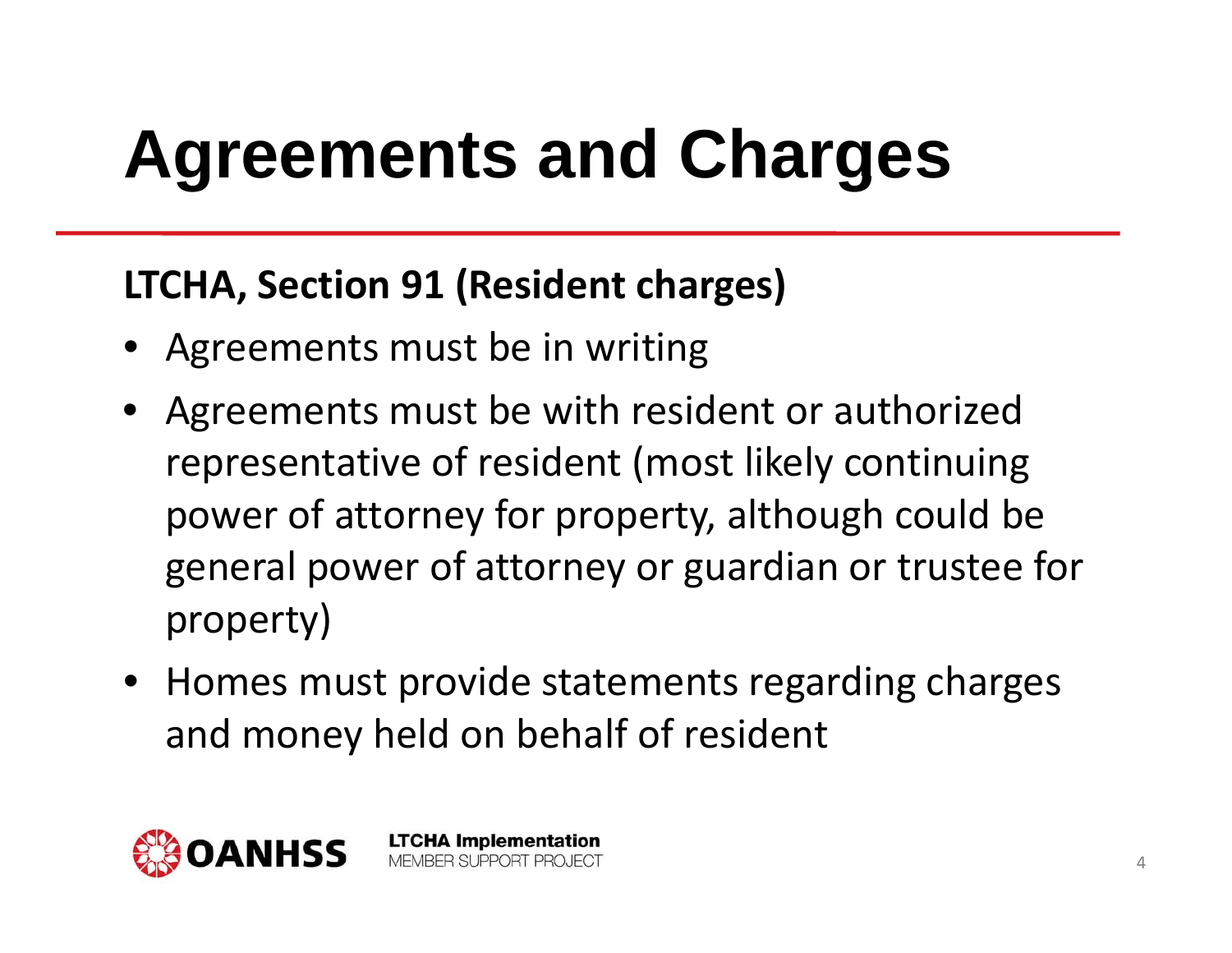### **LTCHA , Section 81 (Voidable agreements)**

- Agreements are voidable by resident (or representative) for 10 days after it is made
- No relief from charges incurred before voiding

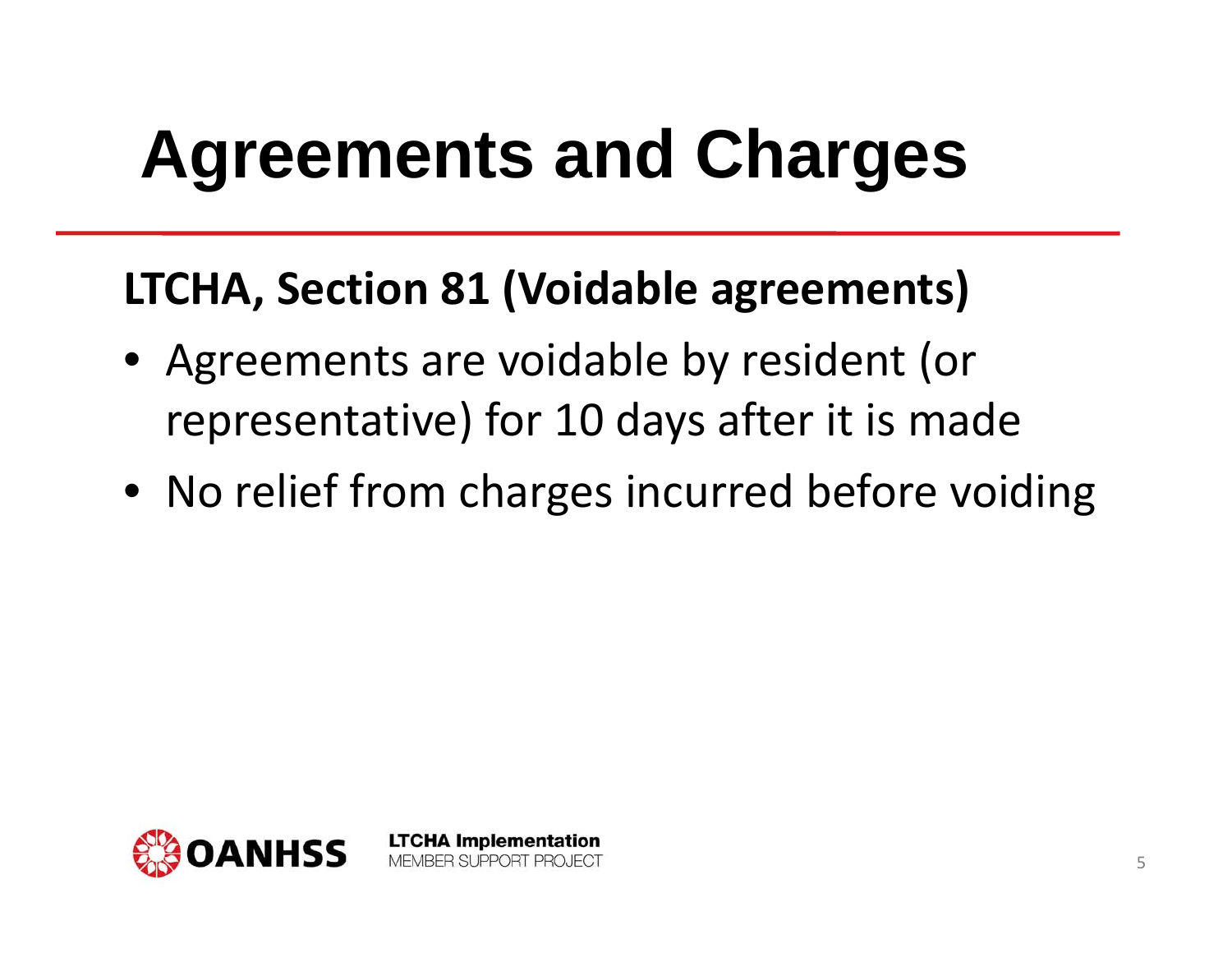### **LTCHA , Section 83 (Coercion)**

• Homes must ensure applicant or resident (or representative) is not led to believe, or not threatened, that failure to sign an agreement or voiding an agreement will result in discharge or refusal of admission

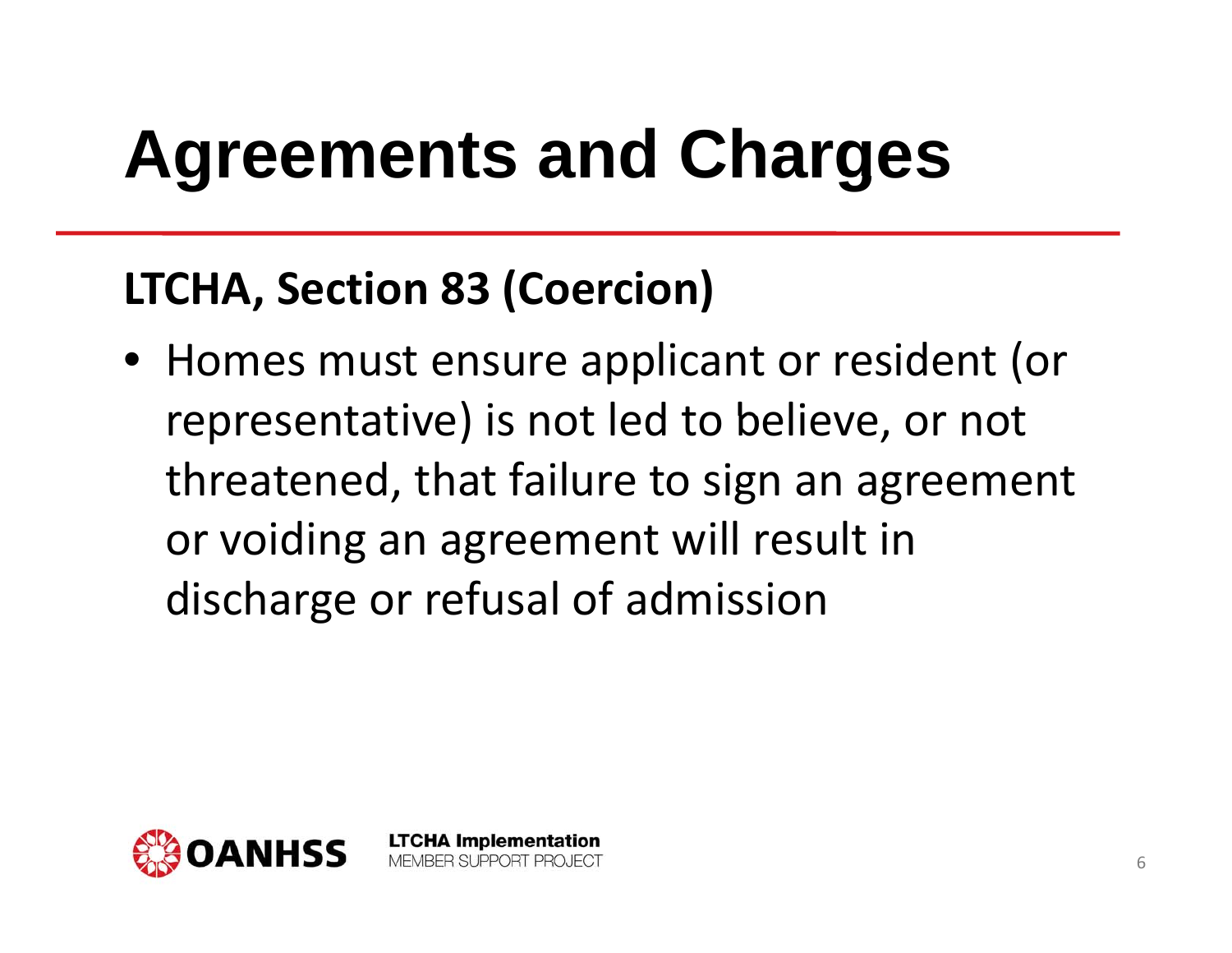# **Regulated Documents**

### **LTCHA, Section 80**

- Regulated documents must comply with re quirements in re gulation
- Lawyer must certify compliance

### **Regulation, Section 227**

• Any agreement with resident (or representative) for accommodation or **non ‐accommodation goods and services**.

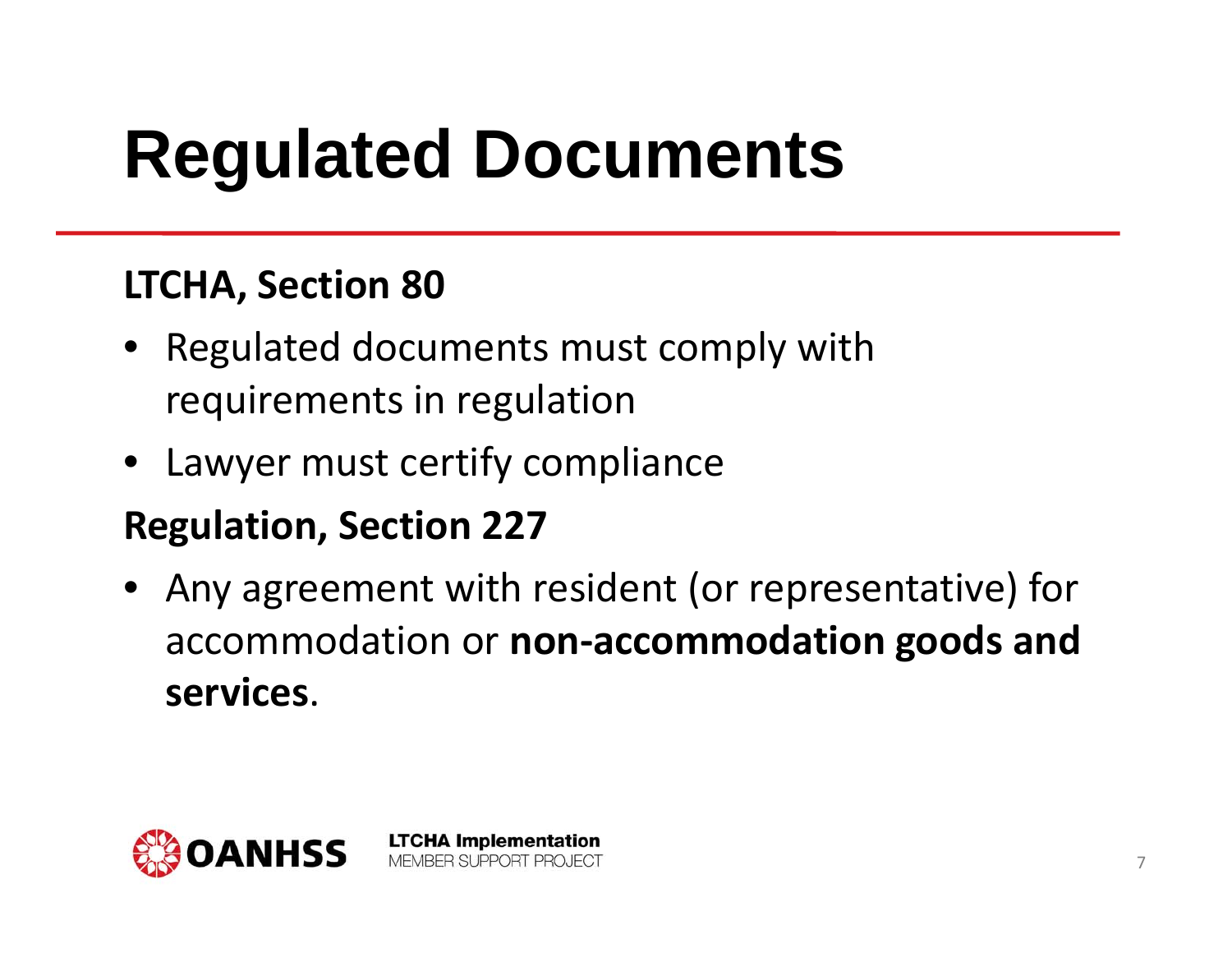# **Regulated Documents**

### **Regulation, Section 227**

- • Regulation requires purchase agreement to include certain provisions:
	- 1. Description of goods and services
	- 2. Amount of charge and obligation to pay and provide
	- 3. Statement: no goods or services, no charge
	- 4. 30 day notice requirement for increases in charge
	- 5. Termination: resident may terminate (a) without penalty (failure to provide services), or (b) at any time without notice. Home ma y terminate with 30 da y s written notice



**LTCHA Implementation** MEMBER SUPPORT PROJECT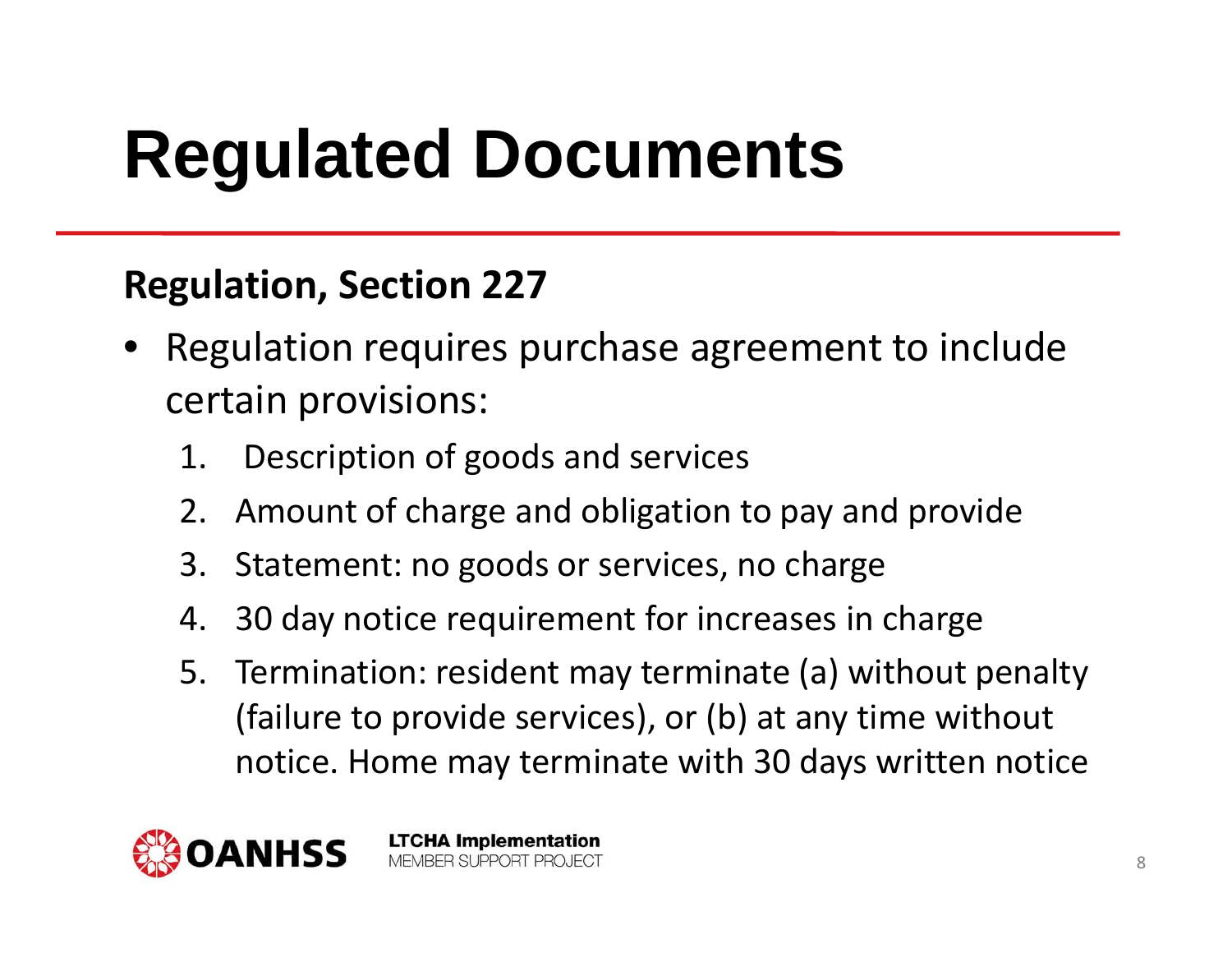## **Regulated Documents**

### **Regulation, Section 227**

- • Purchase agreement must be **separate** from accommodation agreement
- $\bullet$  Between July 1, 2010 and January 1, 2011, agreements must be separate, but the other requirements of section 227 do not (yet) apply (requirements of previous acts apply)
- Section 227 does not apply to agreements existing before July 1, 2010
- $\bullet$  Homes must comply with all requirements of section 227 by January 1, 2011



**LTCHA Implementation** MEMBER SUPPORT PROJECT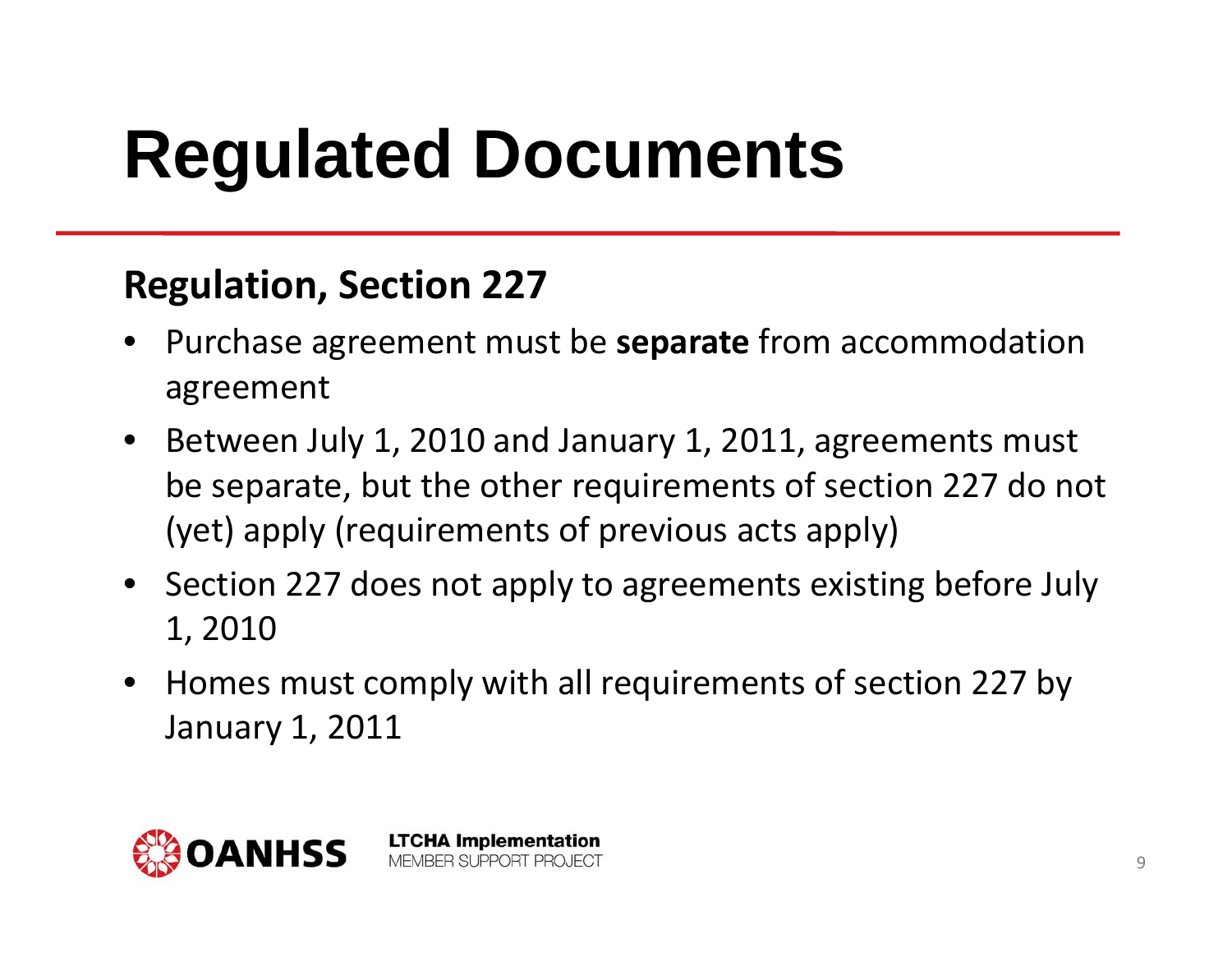## **Model Agreement**

- Model agreement is simple and generic
- Model reflects three criteria: clarity and simplicity for resident, protection and ease of administration for the home, and compliance with the LTCHA and regulation
- Homes can use the model as a certified a greement if they restrict changes and additions to those permitted by the explanatory notes
- Other homes may use it as a basis for adapting or creating their own agreement, but this will require new legal certification



**LTCHA Implementation** MEMBER SUPPORT PROJECT